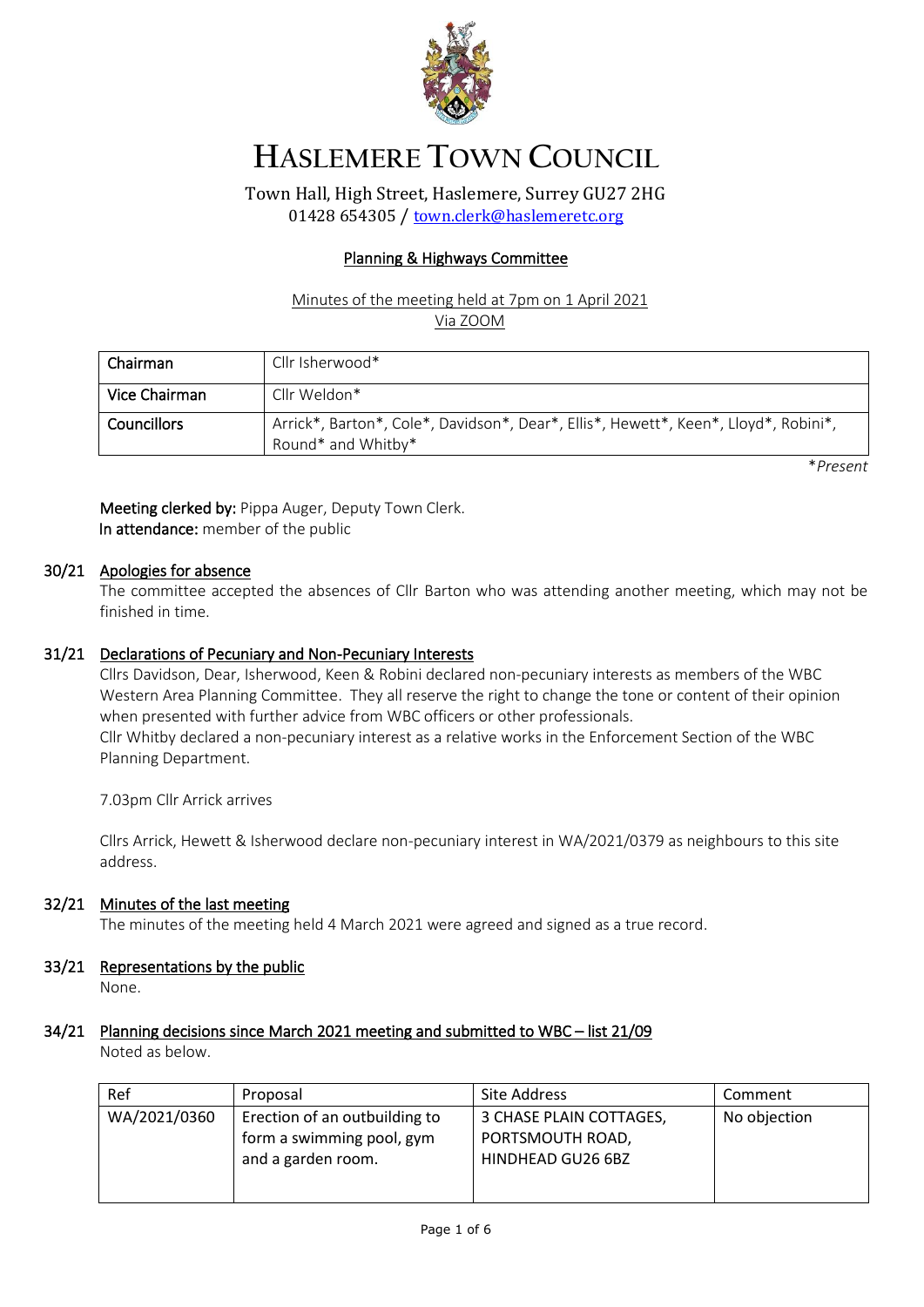| WA/2021/0358  | Erection of a detached dwelling<br>with integral garage together<br>with new access and associated<br>works (revision of<br>A/2020/0532). | LAND COORDINATES 488490<br>135370,<br>PORTSMOUTH ROAD,<br><b>HINDHEAD</b>         | No objection |
|---------------|-------------------------------------------------------------------------------------------------------------------------------------------|-----------------------------------------------------------------------------------|--------------|
| WA/2021/0317  | Erection of single storey rear<br>extension.                                                                                              | 51 KILN AVENUE, HASLEMERE<br><b>GU27 1BE</b>                                      | No objection |
| WA/2021/0349  | Certificate of Lawfulness under<br>Section 192 for a rear dormer<br>window.                                                               | 18 LONGDENE ROAD,<br>HASLEMERE GU27 2PG                                           | No objection |
| NMA/2021/0027 | Amendment to WA/2019/1525<br>for amending the wording to<br>conditions 14 and 29.                                                         | <b>GEORGIAN HOUSE HOTEL, 37-</b><br>41, HIGH STREET, HASLEMERE<br><b>GU27 2JY</b> | No objection |
| WA/2021/0351  | Erection of a single storey rear<br>extension.                                                                                            | LOMBARDS, GRAYSWOOD<br>ROAD, HASLEMERE<br><b>GU27 2BP</b>                         | No objection |
| WA/2021/0352  | Erection of extensions and<br>alterations.                                                                                                | ROUNDABOUTS,<br>THREE GATES LANE,<br>HASLEMERE GU27 2ET                           | No objection |
| WA/2021/0356  | Erection of a single storey<br>extension and alterations to<br>porch.                                                                     | 14 HILL ROAD, HASLEMERE<br><b>GU27 2JN</b>                                        | No objection |
| WA/2021/0316  | Erection of extensions and<br>alterations to roofline and<br>elevations.                                                                  | <b>GREENBRIAR COTTAGE,</b><br><b>GROVE ROAD, HINDHEAD</b><br><b>GU26 6QP</b>      | No objection |
| WA/2021/0367  | Certificate of Lawfulness under<br>Section 192 for single storey<br>side extension.                                                       | LITTLE VERNE,<br>STEEPWAYS, HINDHEAD<br><b>GU26 6PG</b>                           | No objection |

## 35/21 Planning applications

| Ref          | Proposal                                                                                                                                                                         | <b>Site Address</b>                                                 | Comment                                                 |
|--------------|----------------------------------------------------------------------------------------------------------------------------------------------------------------------------------|---------------------------------------------------------------------|---------------------------------------------------------|
| WA/2021/0389 | Certificate of Lawfulness under<br>Section 192 for conversion of<br>garage to form guest<br>accommodation within the<br>envelope of the building and no<br>external alterations. | 7 HALF MOON HOUSE,<br>THE PADDOCK, HASLEMERE<br><b>GU27 1HB</b>     | No objection                                            |
| WA/2021/0374 | Erection of extensions and<br>alterations to elevations.                                                                                                                         | <b>6 CHERRY TREE AVENUE,</b><br><b>HASLEMERE</b><br><b>GU27 1JW</b> | No objection but<br>comment<br>submitted (see<br>below) |

## 7.12pm Cllr Barton arrives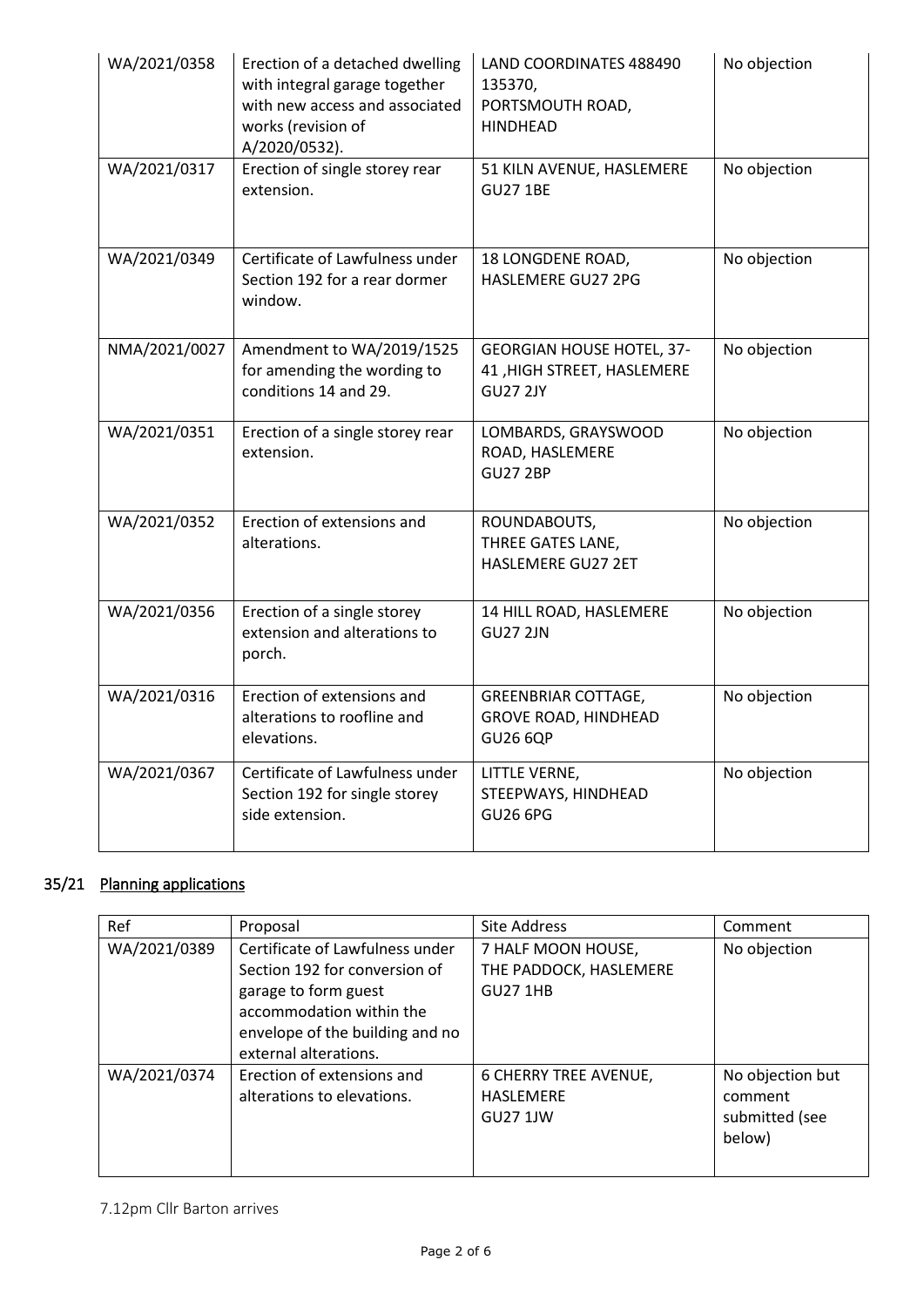| WA/2021/0400 | Erection of extensions and<br>alterations to elevations<br>including garage conversion into<br>habitable accommodation.                                                                                                                                                                    | <b>BROOM CLOSE,</b><br>FARNHAM LANE, HASLEMERE<br><b>GU27 1EU</b>  | No objection |
|--------------|--------------------------------------------------------------------------------------------------------------------------------------------------------------------------------------------------------------------------------------------------------------------------------------------|--------------------------------------------------------------------|--------------|
| WA/2021/0377 | Erection of detached ancillary<br>outbuilding following<br>demolition of existing log store<br>(amended description).                                                                                                                                                                      | YEW TREE COTTAGES 1,<br>SANDY LANE, GRAYSWOOD<br><b>GU27 2DG</b>   | No objection |
| WA/2021/0423 | Erection of a dwelling and<br>associated works (revision of<br>WA/2020/0492).                                                                                                                                                                                                              | 31<br>HILL ROAD, HASLEMERE<br><b>GU27 2NH</b>                      | No objection |
| WA/2021/0426 | Erection of two storey side<br>extension and bay window.                                                                                                                                                                                                                                   | 16 LADY VALE COTTAGE,<br>SCOTLAND LANE, HASLEMERE<br>GU27 3AL      | No objection |
| WA/2021/0375 | Erection of extensions and<br>alterations to elevations<br>including dormer windows.                                                                                                                                                                                                       | 19<br>CHURCH ROAD, HASLEMERE<br><b>GU27 1BJ</b>                    | No objection |
| TM/2021/0054 | <b>APPLICATION FOR WORKS TO</b><br><b>TREES SUBJECT OF TREE</b><br>PRESERVATION ORDER 43/07                                                                                                                                                                                                | 11 PINETOPS COTTAGE,<br>KEMNAL PARK, HASLEMERE<br><b>GU27 2LF</b>  | No objection |
| WA/2021/0417 | Application under Section 73A<br>to vary Conditions 1 & 3 of<br>WA/2020/0866 (approved plan<br>numbers) to allow reduction in<br>size of extension and alterations<br>to design.                                                                                                           | LITTLE SADLERS,<br>GRAYSWOOD ROAD,<br>HASLEMERE<br><b>GU27 2BP</b> | No objection |
| WA/2021/0379 | Erection of detached<br>outbuilding following<br>demolition of existing.                                                                                                                                                                                                                   | MARCH HOUSE,<br>CHURT ROAD, HINDHEAD<br><b>GU26 6PR</b>            | No objection |
| WA/2021/0430 | Erection of rear extension                                                                                                                                                                                                                                                                 | 18 OAK TREE LANE, HASLEMERE<br><b>GU27 1PQ</b>                     | No objection |
| WA/2021/0441 | Erection of extensions and<br>alterations following demolition<br>of existing conservatory.                                                                                                                                                                                                | 7 ST CHRISTOPHERS ROAD,<br>HASLEMERE GU27 1DQ                      | No objection |
| CR/2021/0006 | <b>Prior Notification Application</b><br>G.P.D.O. Schedule 2, Part 3,<br>Class O - Change of use from<br>Use Class B1a (office) to Use<br>Class C3 (residential) use to<br>provide 2 dwellings.                                                                                            | 2 KINGS ROAD HASLEMERE                                             | No objection |
| WA/2021/0445 | Application under Section 73 to<br>vary Condition 1 of<br>WA/2020/1252 (approved plan<br>numbers) to allow an<br>additional basement room and<br>garden equipment store, a<br>reduction in roof glazing, door<br>and window openings, removal<br>of partial bay window extension<br>(previ | LEATHLEYS, 38 PETWORTH<br>ROAD, HASLEMERE<br><b>GU27 2HX</b>       | No objection |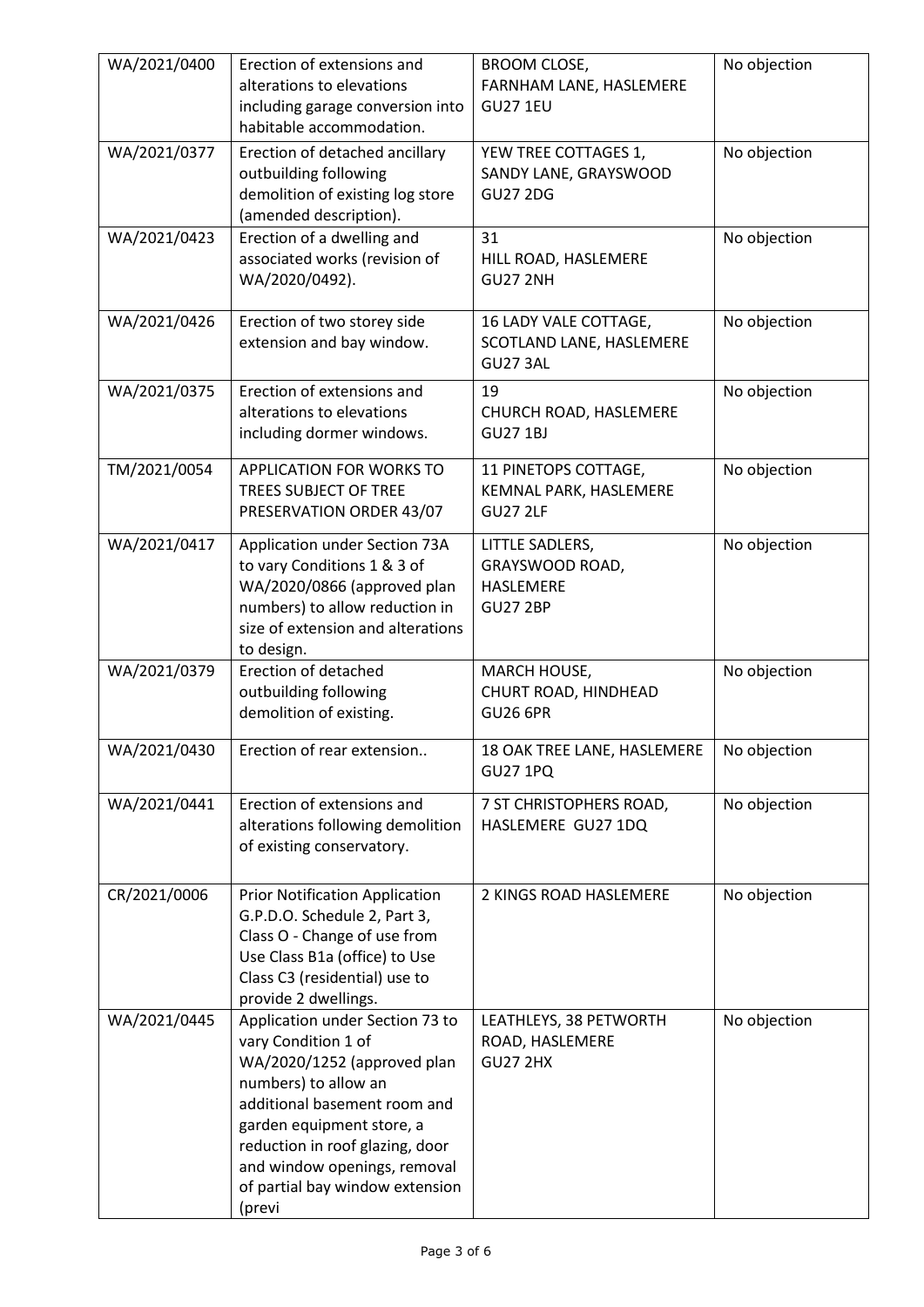| WA/2021/0431 | Erection of extensions and<br>alterations to elevations<br>(revision of WA/2020/1358).                                                                                                                                         | 47 WEYCOMBE ROAD,<br>HASLEMERE GU27 1EQ                           | No objection                          |
|--------------|--------------------------------------------------------------------------------------------------------------------------------------------------------------------------------------------------------------------------------|-------------------------------------------------------------------|---------------------------------------|
| WA/2021/0433 | Erection of extension following<br>demolition of existing;<br>alterations to elevations with<br>new rear dormer.                                                                                                               | DOWNSIDE,<br>TENNYSONS LANE, HASLEMERE<br><b>GU27 3AF</b>         | No objection                          |
| CA/2021/0048 | HASLEMERE CONSERVATION<br><b>AREA WORKS TO TREE</b>                                                                                                                                                                            | 62 HIGH STREET HASLEMERE<br><b>GU27 2LA</b>                       | No objection                          |
| TM/2021/0066 | APPLICATION FOR WORKS TO<br><b>TREES SUBJECT OF TREE</b><br>PRESERVATION ORDER 15/03                                                                                                                                           | <b>VALLEY EDGE</b><br>LINKSIDE EAST HINDHEAD<br><b>GU26 6NY</b>   | No objection                          |
| PC/2021/0005 | Consultation from a<br>neighbouring authority for new<br>vehicular access.                                                                                                                                                     | THE CHASE,<br>HEADLEY RIOAD, GRAYSHOTT<br><b>GU26 6TU</b>         | No objection                          |
| AG/2021/0002 | G.P.D.O. Part 6; erection of an<br>agricultural building.                                                                                                                                                                      | LOWER PUNCHBOWL FARM,<br>HYDE LANE, CHURT                         | <b>OBJECTION</b> see<br>comment below |
| WA/2021/0483 | Erection of outbuilding<br>following demolition of existing<br>garage.                                                                                                                                                         | <b>BROOM PATCH,</b><br>LINKSIDE WEST, HINDHEAD<br><b>GU26 6PA</b> | No objection                          |
| DW/2021/0008 | The erection of a single storey<br>rear extension which would<br>extend beyond the rear wall of<br>the original house by 3.7m, for<br>which the height would be 3m,<br>and for which the height of the<br>eaves would be 2.5m. | 13 UNDERWOOD ROAD,<br><b>HASLEMERE</b><br><b>GU27 1JQ</b>         | No objection                          |
| TM/2021/0074 | <b>APPLICATION FOR WORKS TO</b><br>TREE SUBJECT OF TREE<br>PRESERVATION ORDER 22/99                                                                                                                                            | 5 MANOR LEA, HASLEMERE<br><b>GU27 1PD</b>                         | No objection                          |
| WA/2021/0499 | Application under Section 73 to<br>vary Condition 1 of<br>WA/2020/0013 (approved plan<br>numbers) to allow increase in<br>depth of porch.                                                                                      | OAKWOOD,<br>DOLPHIN CLOSE, HASLEMERE<br><b>GU27 1PU</b>           | No objection                          |
| TM/2021/0072 | APPLICATION FOR WORKS TO<br>TREE SUBJECT OF TREE<br>PRESERVATION ORDER WA285                                                                                                                                                   | 15 CHESTNUT AVENUE,<br>HASLEMERE<br>GU27 2AT                      | No objection                          |
| WA/2021/0528 | Change of use of existing garage<br>and store (Use Class C3) to<br>commercial business and<br>storage (Use Class B8) for a<br>temporary period.                                                                                | 46 DIAL HOUSE, LONGDENE<br>ROAD, HASLEMERE<br><b>GU27 2PQ</b>     | No objection                          |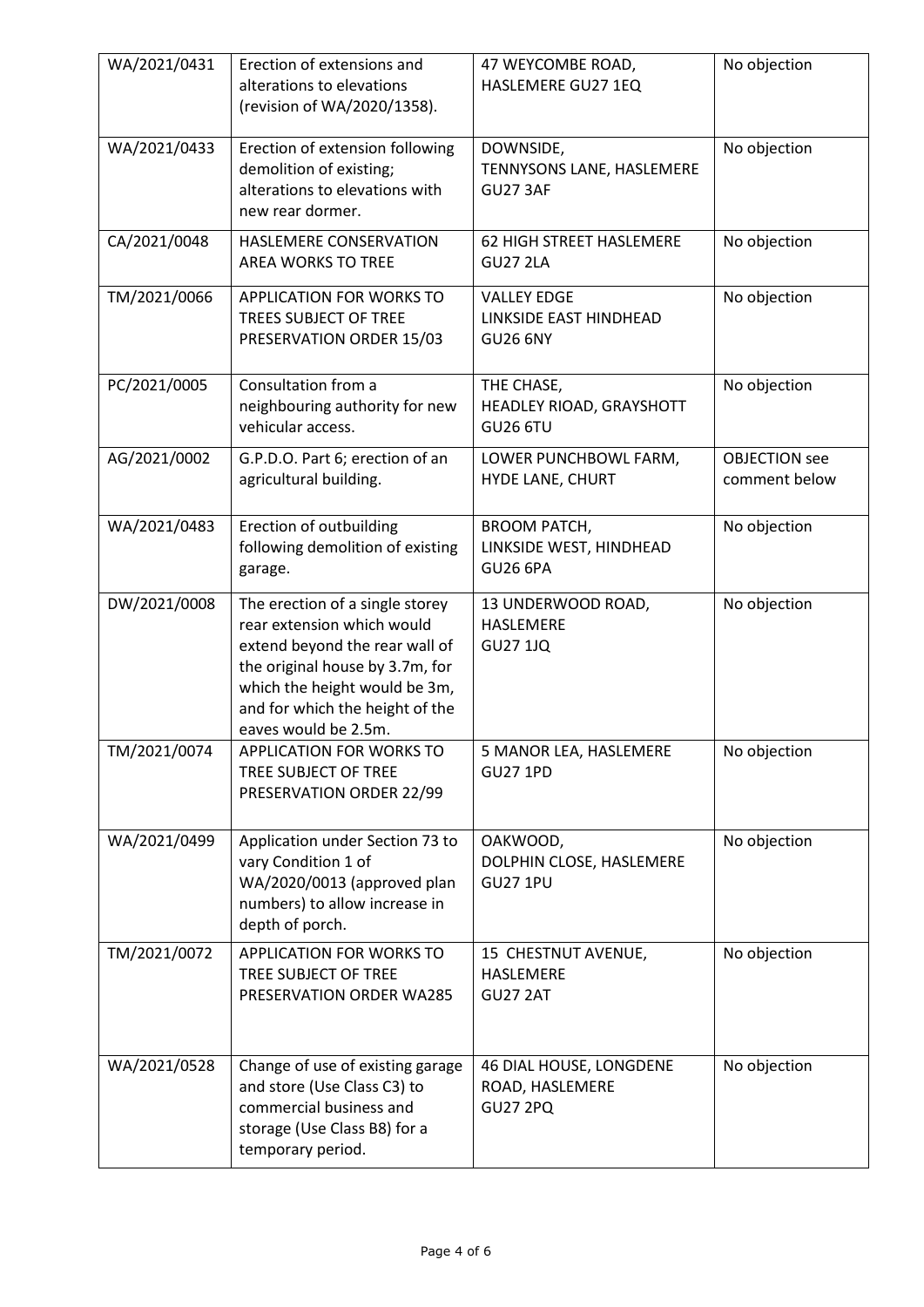| WA/2021/0377 | Erection of detached ancillary<br>outbuilding following<br>demolition of existing log store<br>(amended description).                                                                                     | YEW TREE COTTAGES 1,<br>SANDY LANE, GRAYSWOOD<br><b>GU27 2DG</b> | No objection |
|--------------|-----------------------------------------------------------------------------------------------------------------------------------------------------------------------------------------------------------|------------------------------------------------------------------|--------------|
| WA/2021/0519 | Change of use from<br>professional/financial services<br>(use Class A2) to residential (use<br>Class C3) to form a single<br>independent unit of<br>accommodation including<br>alterations to elevations. | 18B<br>LOWER STREET, HASLEMERE<br><b>GU27 2NX</b>                | No objection |
| WA/2021/0532 | Erection of detached garden<br>room following demolition of<br>existing.                                                                                                                                  | CHERRY HILL,<br>WOOD ROAD, HINDHEAD<br><b>GU26 6PX</b>           | No objection |

## **WA/2021/0389 7 HALF MOON HOUSE, THE PADDOCK, HASLEMERE GU27 1HB**

The committee discussed this application and agreed that the proposal dealt with previous concerns raised by the WBC as the local planning authority. It agreed to offer no objection.

## **WA/2021/0374 6 CHERRY TREE AVENUE, HASLEMERE GU27 1JW**

The committee agreed that it did not object to this application, however it considers very poor plans were submitted by the applicant and it has concerns about the narrow gap between the extension and neighbouring boundary line.

## **WA/2021/0423 31 HILL ROAD, HASLEMERE GU27 2NH**

The committee did not object to this application as it was an improvement to the street scene and it overcame previous objections having addressed all the comments and recommendations from the Planning Inspector.

## **WA/2021/0379 MARCH HOUSE, CHURT ROAD, HINDHEAD GU26 6PR**

After discussion, the committee agreed to not object to this application.

## **AG/2021/0002 LOWER PUNCHBOWL FARM, HYDE LANE, CHURT**

The committee agreed to **object**, with one abstention, to this application on the grounds that it is inappropriate development in the AONB and Green Belt and no very special circumstances have been shown to exist which would outweigh the harm done, as there is no evidence of forestry or agricultural work taking place at the site. The committee also commented on the very poorly drafted plans submitted with the application.

## 36/21 Decisions and Appeals

The list was noted.

Cllr Dear left the meeting at 7.43pm due to poor connection.

## 37/21 Highways Update

- Cllr Barton advised the committee she has been able to secure some of her local structural repair fund to totally resurface under the Liphook Road railway bridge. This is being costed up and put in SCC Highways timetable. It was temporarily repaired today.
- Cllr Barton also advised that very large logs have been placed on the highway at Bunch Lane to prevent parking contrary to the Highway Code. SCC Highways is trying to ascertain who has done it but it will have to be dealt with by the SCC Legal Team.
- Cllr Round commended SCC Highways for finally fixing the raised ironmongery on the Midhurst Road.